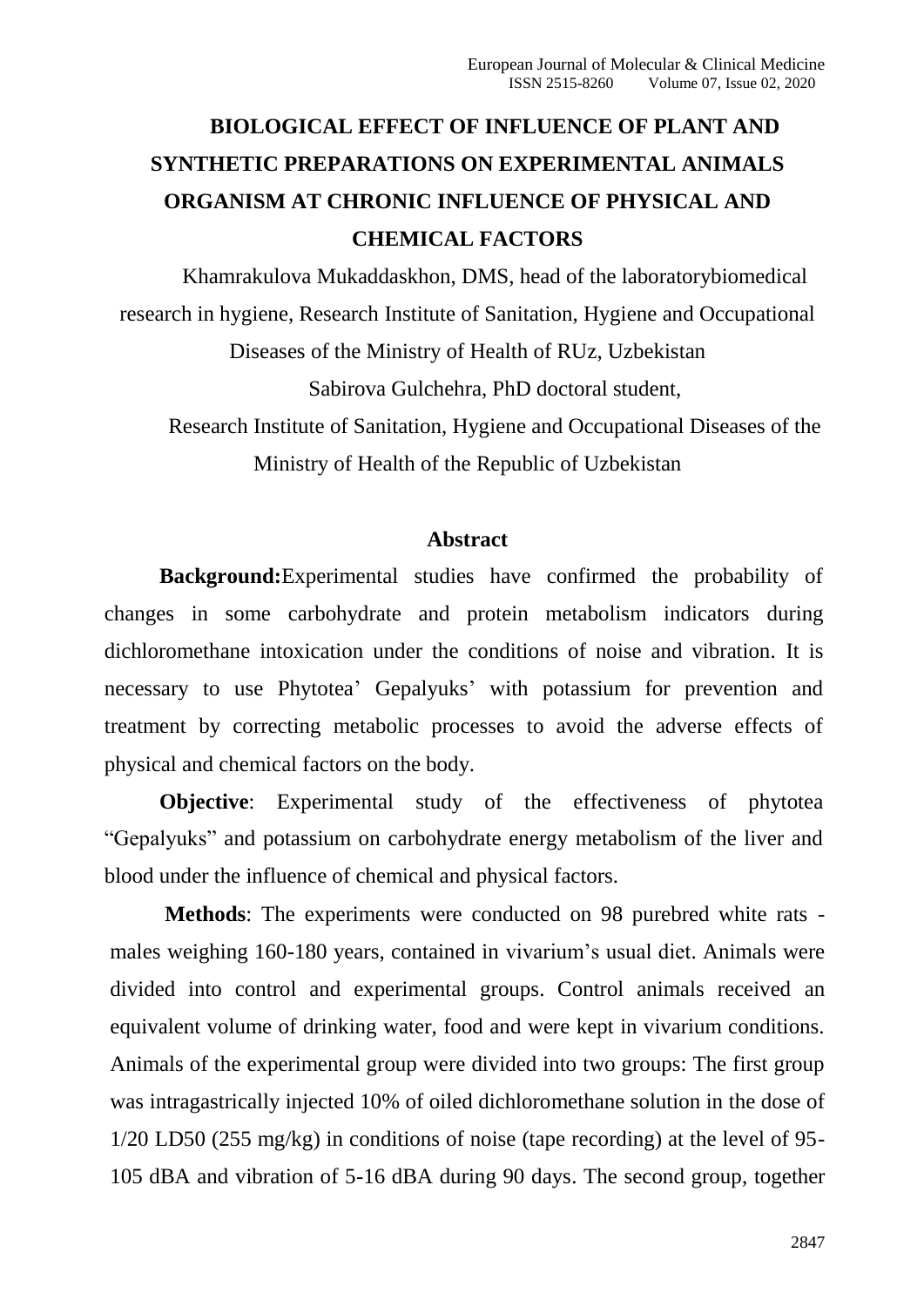with intragastric administration of 10% oily solution of dichloromethane in a dose of 1/20 LD50 (255 mg/kg), was administered a decoction of phytotea "Gepalyuks"(1 ml of phytotea per 100 g of animal body weight) in conditions of noise exposure (tape recording) at the level of 95-105 dBA and vibration of 5-16 dBA during 90 days. Phytotea "Gepalyuks" consists of immortelle sand flower, yarrow herb, licorice root, peppermint leaves, corn snouts, and rosehip fruit. Animals were slaughtered on 15, 30, 60 and 90 days from the beginning of the experience. We took the liver, blood and determined biochemical indicators of carbohydrate, protein, and pigment metabolism for research.

We studied some carbohydrate energy metabolism indicators to study the effectiveness of phytotea"Gepalyuks" and potassium orotate under chronic exposure to dichloromethane, noise and vibration.

**Findings**: When administered within 90 days, biologically active vegetable and synthetic preparations in the form of decoction lead to an increase in the activity of GDG, SDH and MDH and a decrease in the level of pyruvic and lactic acids in serum and liver.

As a result of experimental studies, it was found that when administered phytotea "Hepallux" in combination with potassium orotate for 90 days (15, 30, 60 and 90 days) under chronic exposure to dichloroethane, noise and vibration in biochemical indicators - protein and lipid metabolism and activity of enzymes of aliphatic amino acids remineralization (AST, ALT) and the content of cholesterol, total and direct bilirubin in the liver and blood revealed a positive effect.

**Conclusions**: Application of phytotea "Hepallux" in complex

Potassium orotate causes a pronounced pharmacotherapeutic effect under the toxic effects of chemical and physical factors - dichloroethane, noise and vibration. Normalizes or approximates indices of carbohydrate energy (pyruvic, lactic acids, the activity of GDG, SDG, MDG) metabolism and alkaline phosphatase to those of the control group in blood and liver. The content of total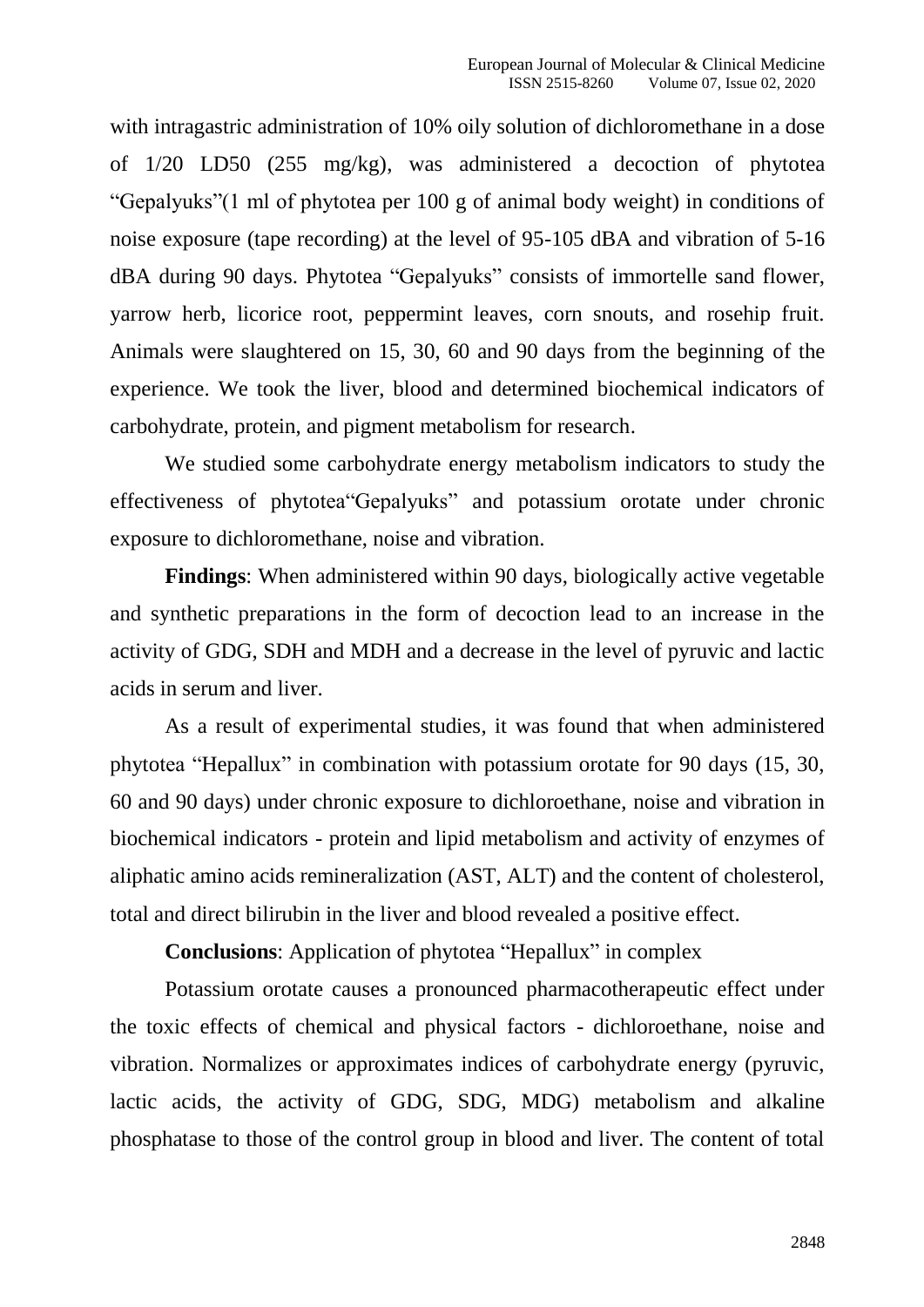protein, total and free bilirubins, the activity of AST, ALT in serum and liver is approaching the norm.

**Keywords:** dichloromethane, noise, vibration, phytotea "Gepalyuks" potassium orotate, carbohydrate energy exchange, protein exchange, correction, prevention.

#### **Introduction**

At present, the treatment of patients with acute and chronic liver diseases, despite the progress of modern hepatology associated with the introduction of new methods of laboratory and instrumental diagnostics, the study of ecology and pathogenesis of liver diseases at the cellular and molecular level, is still extremely difficult and in some cases, far from a satisfactory solution to the problem [1, p. 221; 2, p. 32; 4, p. 246; 6, p. 50].

In this regard, it is relevant to the search for means capable of increasing the resistance of the liver to the damaging effects of toxic substances and of activating the processes of detoxification in the body [3, p. 50; 5, p. 544; 7, p. 14]. Promising the development of pharmacological correction methods of liver diseases are preparations of natural origin, differing, as a rule, by wide therapeutic action, low toxicity, and the associated possibility of long-term use without risk of toxic [9, p. 49; 13, p. 206].

The therapeutic effect of biologically active substance - phytotea "Gepalyuks"in combination with potassium orotate is because the drug has a stimulating effect on protein synthesis, normalizes the carbohydrate and energy process in case of dichloromethane poisoning, in conditions of noise and vibration [10, p. 10; 12, p. 205].

The work is aimed at the development of prophylaxis and early diagnostics of chronic hepatitis as well as new methods of restoration of hepatocyte functional state disorders based on scientifically grounded data on the study of the mechanism of hepatotoxic action of chemical (dichloromethane) and physical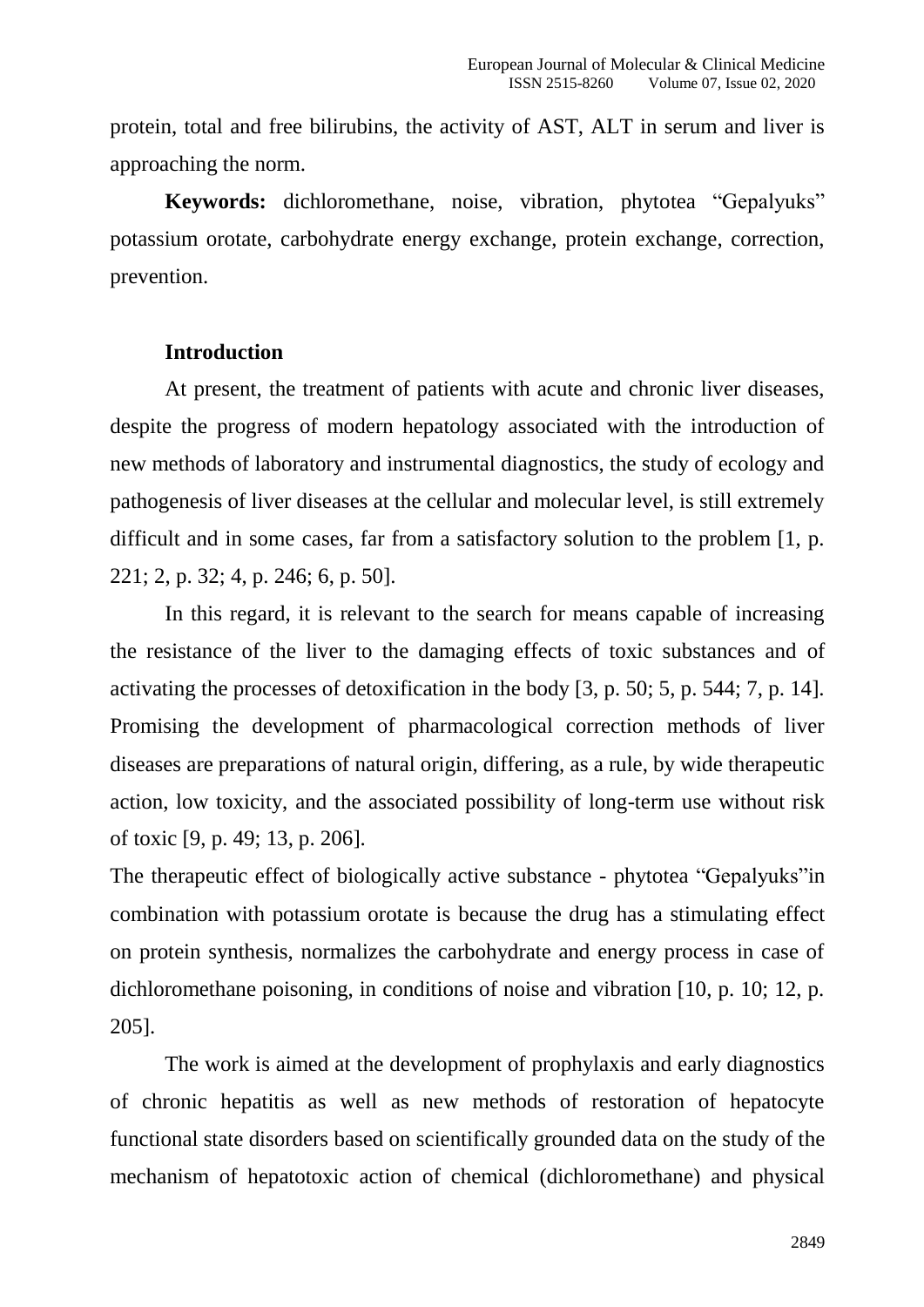factors (noise and vibration) at the subcellular level of the liver, on biochemical processes of metabolites of carbohydrate and energy exchange in the liver and blood [8, p. 50; 14, p. 38; 16, p. 157].

The researches were conducted within the framework of grant project ADBC - 15.17.3.

**Purpose of the study.**Experimental study of the effectiveness of phytotea "Gepalyuks" in combination with potassium orotate for carbohydrate and energy metabolism under the influence of chemical and physical factors.

**Materials and methods of research.** The research was carried out following the European Convention for the Protection of Vertebrate Animals used for Experimental or Other Scientific Purposes (Strasbourg, March 18, 1986) ETS N 123. All the animals were housed in the vivarium and the medical and biological hygiene studies laboratory of the SSPPZ Research Institute of the RUz Ministry of Health.

The experiments were conducted on 60 white male rats weighing 160-180 years kept in the usual vivarium diet. The animals were divided into control and experimental groups. Control animals received an equivalent volume of drinking water, food and were kept in the vivarium. Animals of the experimental group were divided into two groups: The first group was intragastrically injected 10% of oiled dichloromethane solution in the dose of 1/20 LD50 (255 mg/kg) in conditions of noise (tape recording) at the level of 95-105 dBA and vibration of 5-16 dBA during 90 days. The second group, together with intragastric administration of 10% oily solution of dichloromethane in a dose of 1/20 LD50 (255 mg/kg) was administered a decoction of phytotea "Gepalyuks" with potassium orotate (1 ml of phytotea per 100 g of animal body weight) in conditions of noise exposure (tape recording) at the level of 95-105 dBA and vibration 5-16 dBA for 90 daysImmortelle sand vine, yarrow herb, licorice root, peppermint leaves, corn snouts, rose fruit are the "Gepalyuks" phytotea. The liver and blood were taken for research.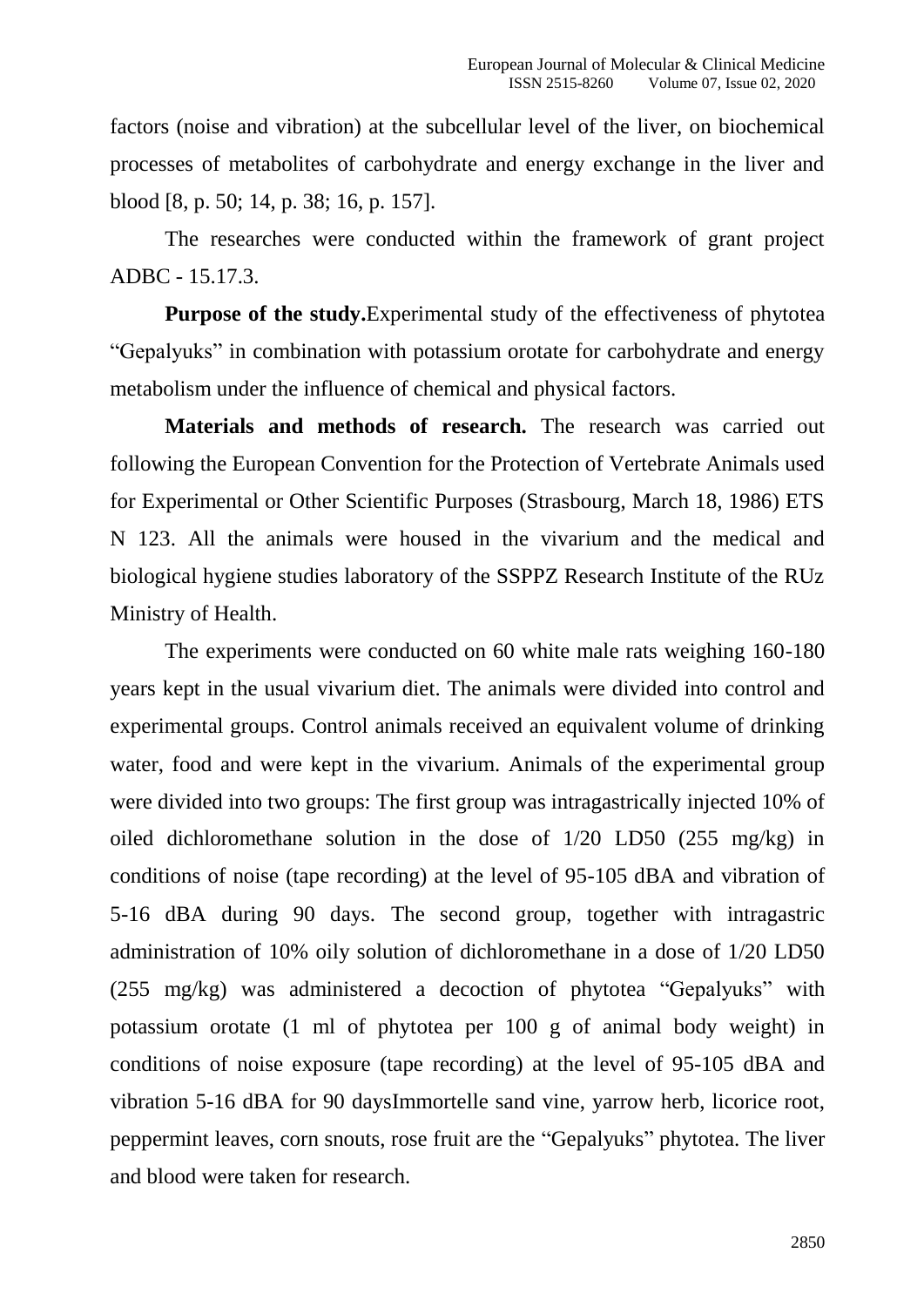To assess the state of carbohydrate and energy metabolism was determined in liver tissue and blood content of pyruvic and lactic acids and glycogen levels. At the same time, the activity of respiratory enzymes of the mitochondria of the liver was determined in groups of animals using spectrophotometer SF-48: glutamate dehydrogenase (GDG), succinate-dehydrogenase (SDG) and malatdehydrogenase (MDG), alkaline phosphatase (ALP). Mitochondria were isolated from the liver by differential centrifugation in a 0.25 m saccharide solution containing 1 mm of EDTA at PH-7.4 with double washing. The activity of enzymes was expressed in micro molecules per 1 gr. of tissue for 1 hour (µmol/g, h). The liver and blood content of total protein, the activity of enzymes alanine transferees (ALT) and aspartate transferees (AST), the amount of total and direct bilirubin were determined [10, p. 10; 11, p. 15].

The obtained data have been statistically processed on a personal computer using the Microsoft Office Excel - 2010 software package with built-in static processing functions. The indicators "M", "m", "t" have been calculated. The statistical significance of the differences in the compared indicators was assessed by the Student's criterion  $(P < 0.05)$ .

**Results.**To clarify the mechanism of hepatotropic action of chemical (dichloromethane) and physical factors (noise and vibrations) on carbohydrate metabolism, studies of glycogen, pyruvic and lactic acids content and activity of enzymes of tricarboxylic acid dehydrogenases cycle were conducted, alkaline phosphatase (alkaline phosphatase), ALT, AST, bilirubin and its fractions, the level of total protein in the blood and liver, to correct metabolic processes were injected into the stomach of white rats decoction phytotea"Gepalyuks" and potassium orotate.

In the intragastric application of decoction from a complex of the plant ("Gepalyuks") and synthetic drugs (potassium orotate) under repeated exposure to dichloromethane, noise and vibration observed changes in metabolites of carbohydrate and energy metabolism in the blood of laboratory animals. With the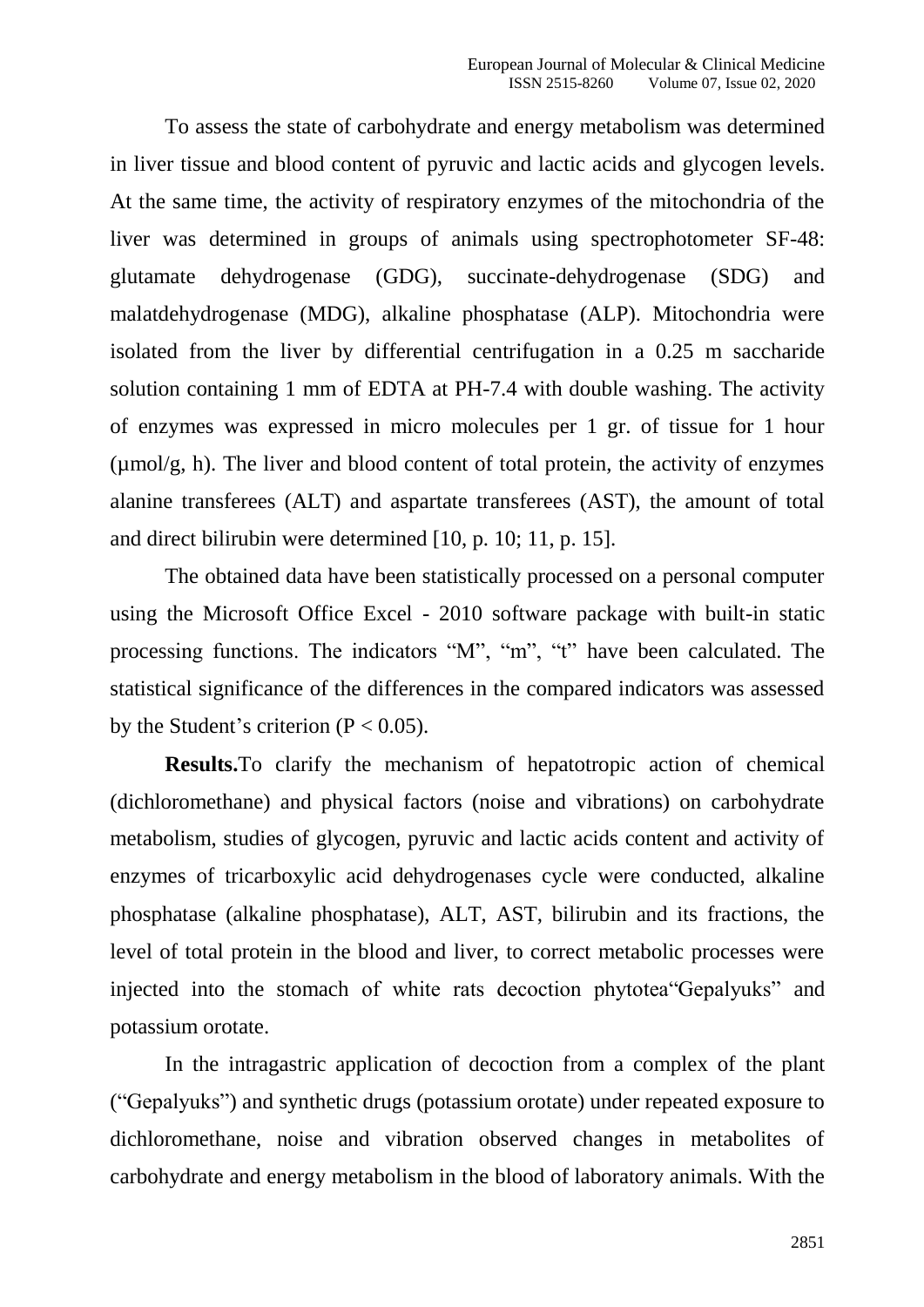introduction of decoction from a complex of plant preparations consisting of immortelle sand flower, yarrow herb, licorice root, peppermint leaves, corn snout, rosehip fruit and potassium orotate within 90 days, there is a decrease in lactic acid content in the blood on 15, 30, 60 and 90 days with the blood of animals that have not received treatment by 90.3; 41.0; 32.3; 131.6%.

After applying "Gepalyuks" decoction in combination with potassium orotate, pyruvic acid rates in the experimental group of animals were close to those of the control group animals that were not treated the 15 - 90 days they decreased and recovered, amounting to 19.3 - 31.6%. And so, the use of drugs in animals poisoned with dichloromethane, under the conditions of noise and vibration, we can observe the approaching of lactic and pyruvic acid parameters to control group animals' parameters. Content of glycogen in blood during application of therapeutic decoction increases by 8.8 - 13.8% and made 80.5 - 86.1% in comparison with the control group (Table 1)

At chronic influence within 90 days of dichloromethane, noise and vibration (DNV) inhibition of activity enzymes of the tricarboxylic acid cycle dehydrogenase in blood serum of laboratory animals is observed.

When administered within 90 days, biologically active plant and synthetic preparations in the form of decoction lead to increased activity of GDG, SDG and MDG in serum. The activity of GDG increased by 21.7 - 43.8%, the activity of GDG by 26.6 - 21.0% and the activity of MDG by 22.7 - 16.0%. The alkaline phosphatase activity decreased by 46.9% on day 15, 38.4% on day 30 and 18% on day 60 after the use of the therapeutic decoction

Thus, under chronic exposure to dichloromethane, noise and vibration (DNV), there was an increase in under-oxidized glycolysis products and inhibition of tricarboxylic activity acid cycle enzymes - dehydrogenase - GDG, SDH, MDG and an increase in serum alkaline phosphatase.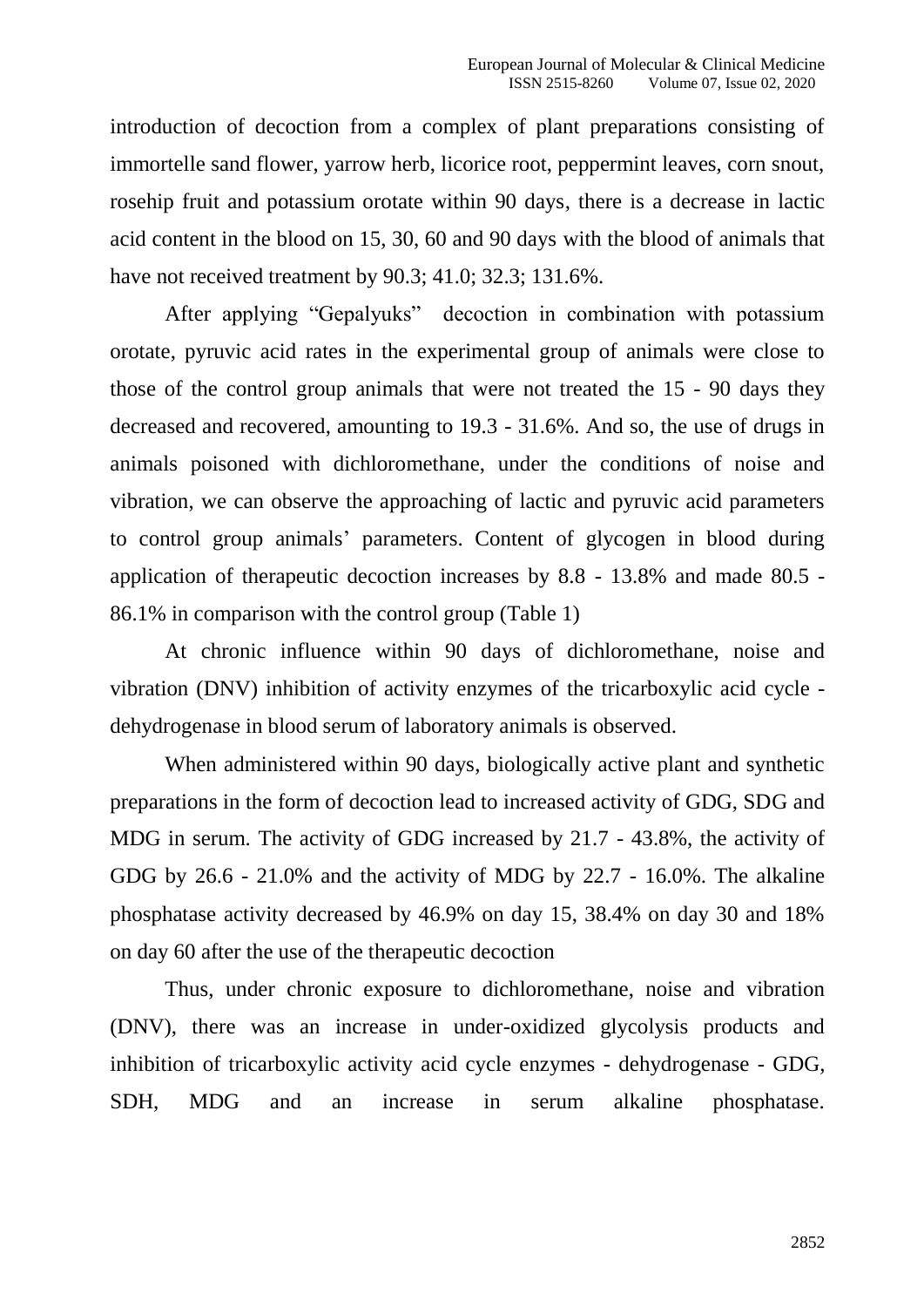## Table1

## Influence of plant complex and synthetic preparations on indicators metabolites of carbohydrate and energy metabolites in blood when exposed to dichloromethane, noise and vibrations

| $N_2$ |                         | Standard      |                 | 15 days            |                     | 30 days           |                     | 60 days             |                    | 90 days             |                 |
|-------|-------------------------|---------------|-----------------|--------------------|---------------------|-------------------|---------------------|---------------------|--------------------|---------------------|-----------------|
|       | Indicators              | indicator     | Control         | Without treat      | With treat          | Without treat     | With treat          | Without treat       | With treat         | Without treat       | With            |
|       |                         | S             |                 |                    |                     |                   |                     |                     |                    |                     | treat           |
| 1.    | Lactic acid             | $Mcp \pm m$   | $0,99 \pm 0,08$ | $2,52 \pm 1,64$    | $1,62\pm0,14***$    | $2,44\pm0,17***$  | $2,03\pm0,13***$    | $2,75 \pm 0,17**$   | $1,59 \pm 0,14**$  | $2,35\pm0,15***$    | $1,2{\pm}0,07$  |
|       | (moth/l)                | %             |                 | 254,5%             | 163,6%              | 246%              | 205%                | 277,7%              | 160,6%             | 237,4%              | 121,2%          |
|       |                         | $\%$          |                 |                    | 64,3%               |                   | 83,2%               |                     | 57,8%              |                     | 78,0%           |
| 2.    | Porovinogradi           | $Mcp \pm m$   | $109 \pm 6,72$  | $155,0 \pm 9,90**$ | $128,0 \pm 8,05$    | $166.0 \pm 11***$ | $145,0 \pm 5,02***$ | 143,5±8,37**        | $106,6 \pm 8,40$   | $155,2{\pm}6,72***$ | $121,1 \pm 5,9$ |
|       | c acid                  | $\%$          |                 | 142,2%             | 117,4%              | 152,2%            | 133%                | 131,6%              | 100,5%             | 142,3%              | 111%            |
|       | $(\mu \text{mol/l.h.})$ | $\%$          |                 |                    | 82,6%               |                   | 87,3%               |                     | 31,6%              |                     | 31,3%           |
| 3.    | Glycogen                | $Mcp \pm m$   | $13,0 \pm 0.74$ | $10,3 \pm 0,56*$   | $11,8+0,62$         | $10,46\pm0,53*$   | $11,44\pm0,51$      | $9,45\pm0,47$ ***   | $11,2+0,63$        | $10,2{\pm}0,56**$   | $12,0 \pm 0,54$ |
|       | (mg/l)                  | $\%$          |                 | 79,2%              | 80,5%               | 80,5%             | 88%                 | 72,7%               | 86,1%              | 78,5%               | 92,3%           |
|       |                         | $\%$          |                 |                    | 101,6%              |                   | 109,4%              |                     | 118,5%             |                     | 117,6%          |
| 4.    | <b>GDG</b>              | $Mcp \pm m$   | $11,0 \pm 0.95$ | $6,04\pm0,60***$   | $8,43\pm0,82*$      | $5,13\pm0,59***$  | $6,61\pm0,69**$     | $5,92 \pm 0,49$ *** | $9,91 \pm 0,77$    | 4,38±0,46***        | $9,2{\pm}0,75$  |
|       | $(\mu \text{mol/l.h.})$ | %             |                 | 54,9%              | 76,6%               | 46,6%             | 60,1%               | 53,8%               | 90%                | 39,8%               | 83,6%           |
|       |                         | $\frac{0}{0}$ |                 |                    | 21,7%               |                   | 13,5%               |                     | 36,2%              |                     | 43,8%           |
|       |                         |               |                 |                    |                     |                   |                     |                     |                    |                     |                 |
| 5.    | SDG.                    | $Mcp \pm m$   | $24,0 \pm 2,64$ | $17,3 \pm 2,02*$   | $23,7 \pm 1,93$     | $14,17\pm1,39**$  | $18,3 \pm 1,92$     | $14,0 \pm 1,37**$   | $19,0 \pm 2,26$    |                     |                 |
|       | $(\mu \text{mol/l.h.})$ | %             |                 | 72,1%              | 98,7%               | 59%               | 76%                 | 58,3%               | 79,2%              |                     |                 |
|       |                         | $\%$          |                 |                    | 26,6%               |                   | 17,0%               |                     | 20,9%              |                     |                 |
| 6.    | <b>MDG</b>              | $Mcp \pm m$   | $15,0 \pm 1,00$ | $10,49\pm1,19**$   | $13,9 \pm 1,25$ *** | $8,03\pm0,64***$  | $10,42\pm0,81**$    | $10,3{\pm}1,31***$  | $11,0{\pm}1,07*$   |                     |                 |
|       | $(\mu \text{mol/l.h.})$ | %             |                 | 69,9%              | 92,6%               | 53,5%             | 69,5%               | 68,6%               | 73,3%              |                     |                 |
|       |                         | $\%$          |                 |                    | 22,7%               |                   | 16,0%               |                     | 4,7%               |                     |                 |
| 7.    | alkaline                | $Mcp \pm m$   | $0,79 \pm 0,05$ | $1,60\pm0,13***$   | $1,23\pm0,07***$    | $1,91\pm0,14***$  | $1,65 \pm 0,14$ *** | $1,74\pm0,15$       | $1,6 \pm 0,07$ *** |                     |                 |
|       | phosphatase             | $\%$          |                 | 202,5%             | 155,6%              | 241,2%            | 208,8%              | 220,2               | 202,5%             |                     |                 |
|       | $(\mu$ mol/l.h.)        | $\%$          |                 |                    | 46,9%               |                   | 32,4%               |                     | 17,7%              |                     |                 |

*Note: Reliability: \* - P<0,05; \*\* - P<0,01; \*\*\* - P<0,001 DNV in relation to control; % treatment effect in relation to treatment without DNV treatment*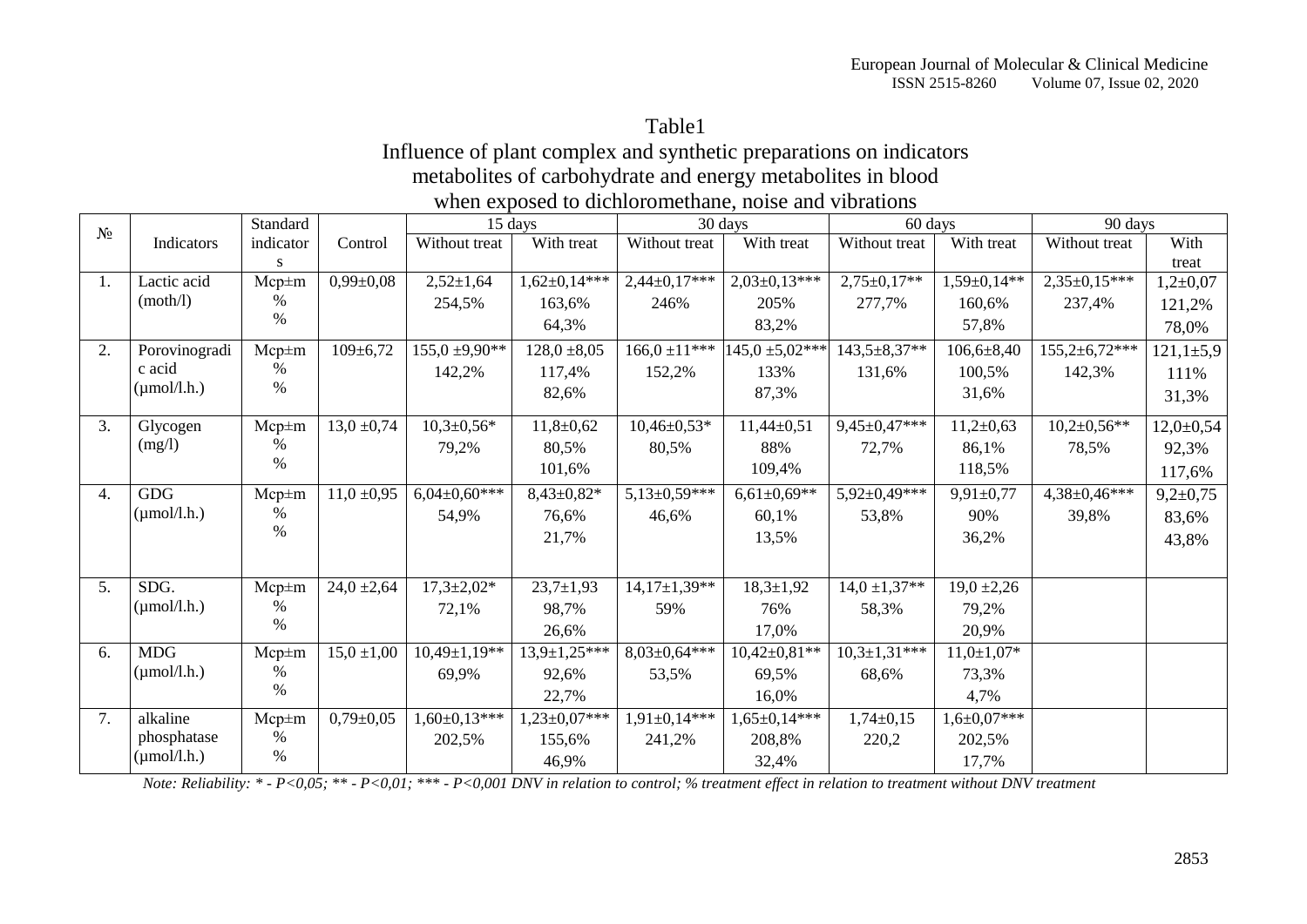The introduction of decoction consisting of vegetable (Gepalyuks) and synthetic substances (potassium orotate) stabilizes the carbohydrate energy process with a decrease in the metabolites of anaerobic glycolysis as a result of the activation of redox enzymes and reducing the concentration of lactic, pyruvic acids in the blood.

The study of the effect of decoction of phytotea"Gepalyuks", which consists of a complex of plant preparations - licorice root, rosehip fruit, corn snout, yarrow grass, immortelle of sand and mint leaves, as well as synthetic preparations of potassium orotate on the carbohydrate energy metabolism of the liver in chronic poisoning with dichloromethane under the influence of noise and vibration was conducted on 15, 30, 60 and 90 days of the study. Simultaneously, the lactic acid concentration was reduced towards normalization by 25.3 to 95.3% over the entire period. The level of pyruvic acid during treatment was restored by 30.3 - 53.7% and the concentration of glycogen in the liver with the group of untreated patients was increased by 3.4 - 13.5%.

Therefore, with the use of phytotea "Gepalyuks" and potassium orotate, there is a decrease in under-oxidized products of glycolysis - lactic and pyruvic acids and an approach to the norm and an increase in the splitting of glycogen in the liver under chronic exposure to DNV (Table 2).

The activity of tricarboxylic acid - dehydrogenase enzymes in the application of medicinal decoction and potassium orotate increases. Simultaneously, the activity of GDG in the liver increased during the whole period of the study with untreated patients by 26.4 - 42.4%. The activity of GDH increased by 10.9; 20.5; 11.5 and 32%. MDH and alkaline phosphatase activity under the influence of medications increased towards normalization up to 77.9 - 58.5%, alkaline phosphatase - up to 62-87% with the control group.

And so, the complex of plant and synthetic preparations have a pronounced pharmacotherapeutic efficiency at toxic liver damage by dichloromethane, noise and vibration. It stimulates excerptor-absorbing and positively affects carbohydrate and energy metabolism in the liver and blood of laboratory animals.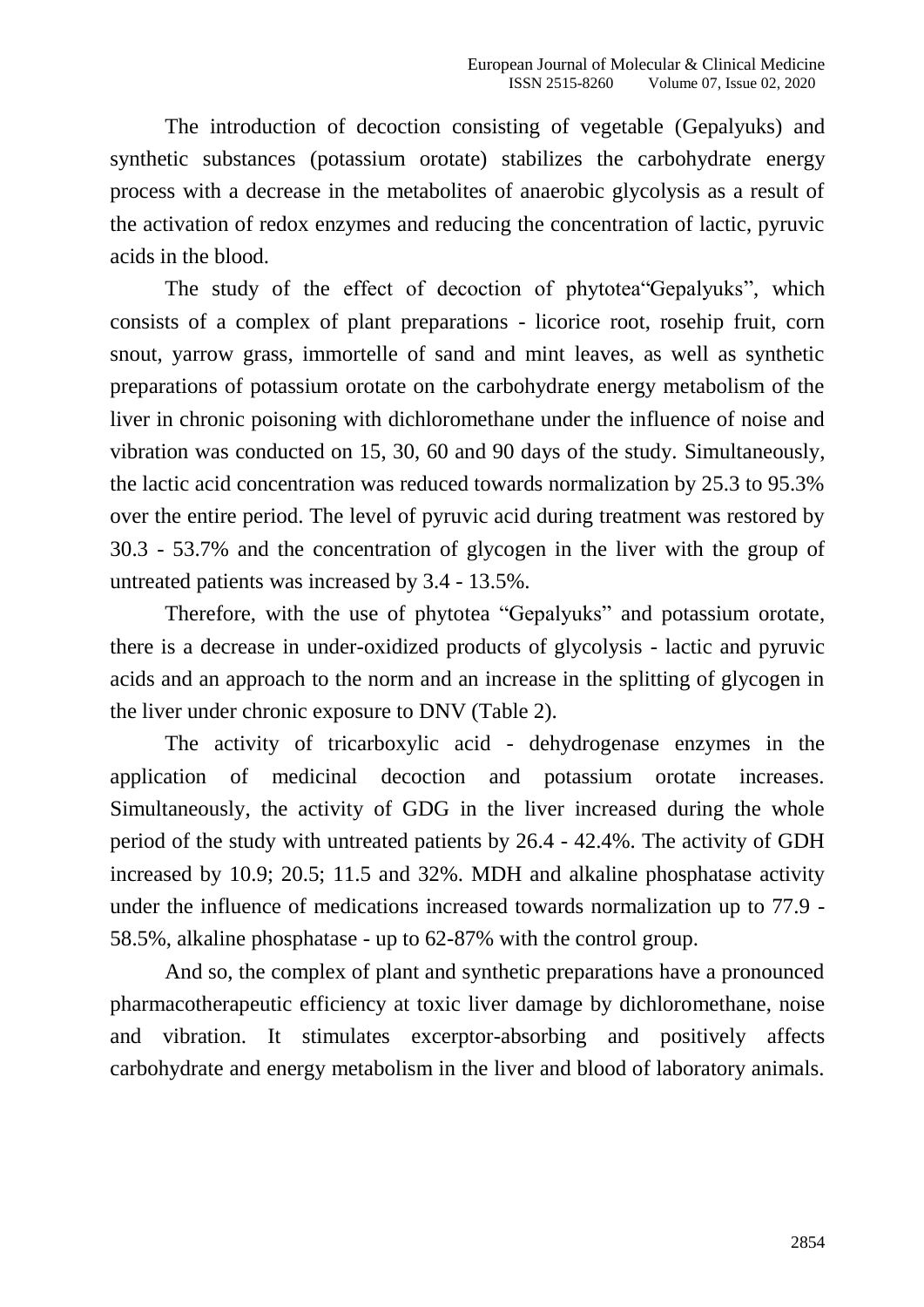## Table 2.

Influence of plant and synthetic preparations on indices of metabolites of carbohydrate and energy exchange in the liver under the influence of dichloromethane, noise and vibration

| $N_2$            | Indicators              | Standard<br>indicators |                 |                         | 15 days         | 30 days                            |                  |                                                                                                                     | 60 days            | 90 days             |                     |
|------------------|-------------------------|------------------------|-----------------|-------------------------|-----------------|------------------------------------|------------------|---------------------------------------------------------------------------------------------------------------------|--------------------|---------------------|---------------------|
|                  |                         |                        | Control         | Without                 | With treat      | Without treat                      | With treat       | Without treat                                                                                                       | With treat         | Without treat       | With treat          |
|                  |                         |                        |                 | treat                   |                 |                                    |                  |                                                                                                                     |                    |                     |                     |
| 1.               | Lactic acid             | $Mcp \pm m$            |                 | 1,93±0,077 3,19±0,11*** | $2,71\pm0,2**$  | $2,88 \pm 0,14$ ***                | $2,19\pm0,14$    | $2,83\pm0,16***$                                                                                                    | $1,79 \pm 0,12$    | $3,92\pm0,14***$    | $2,08 \pm 0,11$     |
|                  | (moth/l)                | $\%$                   |                 | 165,3%                  | 140%            | 149%                               | 113,5%           | 146%                                                                                                                | 92,7%              | 203%                | 107,7%              |
|                  |                         | $\%$                   |                 |                         | 25,3%           |                                    | 35,5%            |                                                                                                                     | 53,3%              |                     | 95,3%               |
|                  |                         |                        |                 |                         |                 |                                    |                  |                                                                                                                     |                    |                     |                     |
| 2.               | Porovinogra             | $Mcp \pm m$            |                 |                         |                 |                                    |                  | $122,0$ ±4,18 $176,0$ ±8,84*** $176,0$ ±6,75*** $188,0$ ±11,14*** $147,0$ ±7,25** $191,4$ ±10,4*** $125,4$ ±5,62*** |                    | $159,7\pm8,73**$    | $122,8 \pm 5,78$    |
|                  | dic acid                | $\%$                   |                 | 144,3%                  | 144%            | 154%                               | 120,5%           | 156,5%                                                                                                              | 102,8%             | 130,9%              | 100,6%              |
|                  | $(\mu \text{mol/l.h.})$ | $\%$                   |                 |                         | 0,3%            |                                    | 33,5%            |                                                                                                                     | 53,7%              |                     | 30,3%               |
|                  |                         |                        |                 |                         |                 |                                    |                  |                                                                                                                     |                    |                     |                     |
| 3.               | Glycogen                | $Mcp \pm m$            | 20,0,0,68       | $15,1\pm0,69***$        |                 | $15,7\pm0,70***$ $14,18\pm0,94***$ | $16,27\pm0,75**$ | $14,3 \pm 0.53***$                                                                                                  | $17,2{\pm}0,81*$   | 14,4±0,48***        | $16,87 \pm 0.57**$  |
|                  | (mg/l)                  | %                      |                 | 75,5%                   | 78,5%           | 70,9%                              | 81,3%            | 71,5%                                                                                                               | 85%                | 72%                 | 84,3%               |
|                  |                         | $\%$                   |                 |                         | 3,6             |                                    | 10,2%            |                                                                                                                     | 13.5%              |                     | 13,06%              |
|                  |                         |                        |                 |                         |                 |                                    |                  |                                                                                                                     |                    |                     |                     |
| $\overline{4}$ . | <b>GDG</b>              | $Mcp \pm m$            | $11,0 + 0.89$   | $6,95\pm0,75**$         | $9,86 \pm 0,53$ | $7,64 \pm 0,711$ **                | $8,03\pm0,99*$   | $6,61\pm0,76**$                                                                                                     | $9,51 \pm 0.75$    | $4,84\pm0,59***$    | $9,5+0,59$          |
|                  | $(\mu \text{mol/l.h.})$ | $\%$                   |                 | 63,2%                   | 89,6%           | 69,4%                              | 73%              | 60,1%                                                                                                               | 86,4%              | 44%                 | 86,4%               |
|                  |                         | %                      |                 |                         | 26,4%           |                                    | 3,6%             |                                                                                                                     | 26,3%              |                     | 42.4%               |
| 5.               | SDG.                    | $Mcp \pm m$            | $35,0 \pm 2,70$ | $29,1 \pm 2,93$         | $32,9+2,36$     | $20,83\pm1,79***$                  | $28,0 \pm 2,03*$ | $21,2{\pm}2,70**$                                                                                                   | $26,1+2,28*$       | $18,8 \pm 2,73$ *** | $30,0 \pm 1,73$     |
|                  | $(\mu \text{mol/l.h.})$ | $\%$                   |                 | 83,1%                   | 94%             | 59,5%                              | 80%              | 63,1%                                                                                                               | 74,6%              | 53,7%               | 85,7%               |
|                  |                         | $\%$                   |                 |                         | 11.9%           |                                    | 20.5%            |                                                                                                                     | 11.5%              |                     | 32.01%              |
| 6.               | <b>MDG</b>              | $Mcp \pm m$            | $24,0 \pm 2,18$ | $16,05\pm1,1**$         | $18,7 \pm 1,58$ | $11,9\pm1,23***$                   | 15,87±0,96**     | $12,6 \pm 1,17$ ***                                                                                                 | $14,9 \pm 0,96$ ** | $9,60 \pm 1,39$ *** | $12,8 \pm 1,24$ *** |
|                  | $(\mu \text{mol/l.h.})$ | $\%$                   |                 | 66,9%                   | 77,9%           | 49,6%                              | 66,1%            | 52,5%                                                                                                               | 62,1%              | 40%                 | 53,3%               |
|                  |                         | $\%$                   |                 |                         | 11.6%           |                                    | 16.5%            |                                                                                                                     | 9.61%              |                     | 13.3%               |
| 7.               | alkaline                | $Mcp \pm m$            | $51,0 \pm 3,18$ | 39,90±3,89*             | $43,6 \pm 2,88$ | $ 31,62\pm2,68*** 35,3\pm1,97*** $ |                  | $34,1\pm2,25***$                                                                                                    | $44,4 \pm 1,93$    |                     |                     |
|                  | phosphatase             | $\%$                   |                 | 78,2%                   | 85,5%           | 62%                                | 68%              | 66,8%                                                                                                               | 87%                |                     |                     |
|                  | $(\mu \text{mol/l.h.})$ | $\%$                   |                 |                         | 7.3%            |                                    | 6.0%             |                                                                                                                     | 20.2%              |                     |                     |

*Note: Reliability: \* - P<0,05; \*\* - P<0,01; \*\*\* - P<0,001 DNV in relation to control; % treatment effect in relation to treatment without DNV treatment*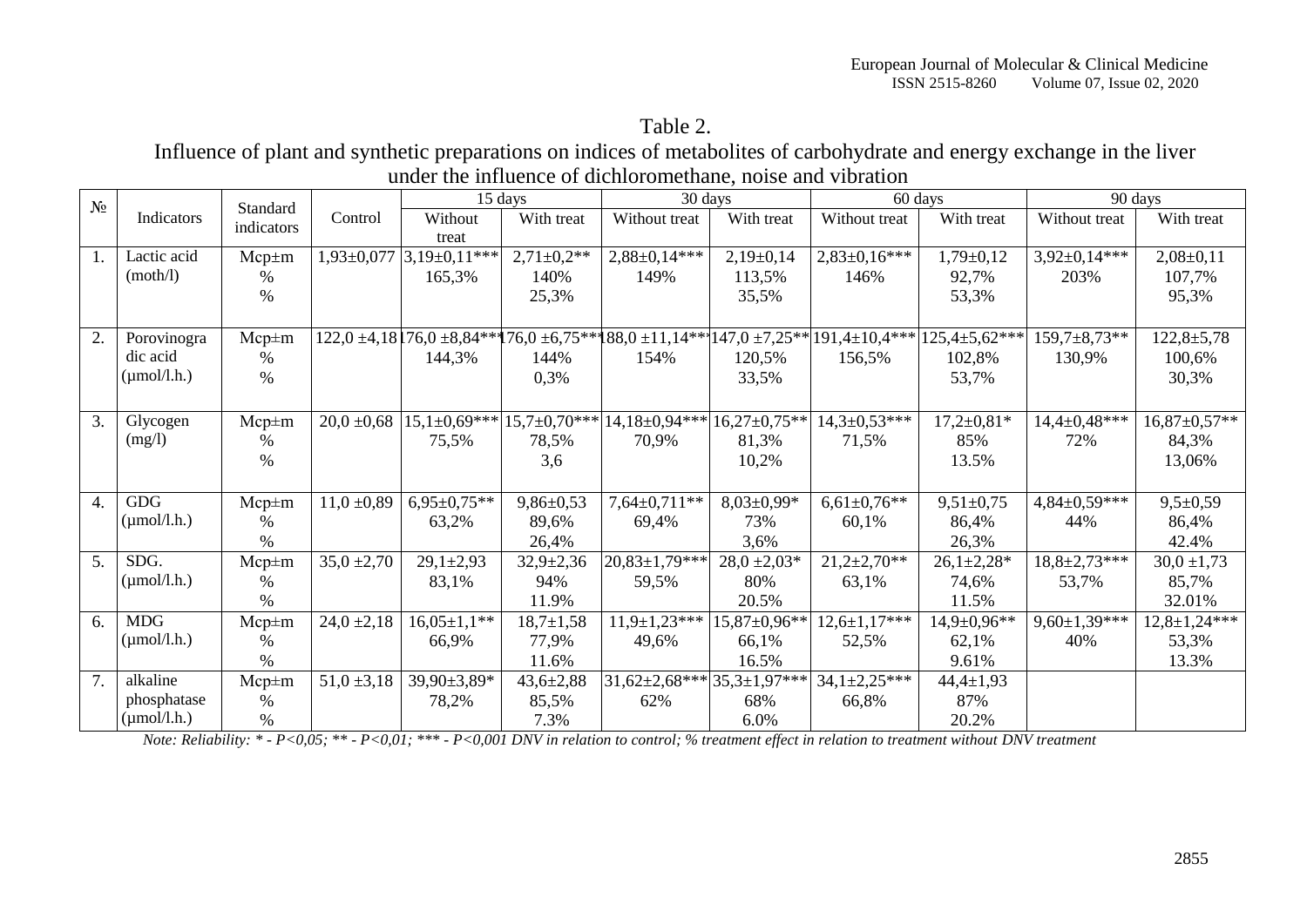A study of the effectiveness of "Gepalyuks" in combination with potassium orotate on the biochemical processes in the blood and liver of laboratory animals in chronic exposure to DNV during 90 days (15, 30, 60 and 90 days) on the metabolites of protein and lipid metabolism and the activity of enzymes demineralization of aliphatic amino acids (AST, ALT) and the content of cholesterol, total and direct bilirubin in the liver and blood revealed a positive effect (Table 1). 3, 4).

When using "Gepalyuks" and potassium orotate under the action of DNV, the content of cholesterol, total and free bilirubin decreased and came close to the control group's indicators. At the same time, serum cholesterol level decreased by 15 - 90 days by 34.9 - 58.9%, the content of total and direct bilirubin decreased by 34.0 - 69.0%. and by 16.2 - 39.4%. The total protein content during treatment increased during the whole study period (by 9.3 - 17.8%) with the control group animals that were not treated.

Under the influence of hepatotropic chemical and physical factors, ALT and AST activity in serum increased dramatically.

With the introduction of experimental animals, decoction of phytotea "Gepalyuks" and potassium orotate activity of AST decreased by 52.7 - 47.3% and ALT activity decreased by 52.8 - 57.2%.

The influence of a complex of chemical and physical factors has a negative effect on the liver's functional state and leads to the disruption of biochemical processes in all study periods.

When using a decoction of phytotea "Gepalyuks" and potassium orotate, the content of total protein in all the terms of the experiment increases by 3.6 - 9.0%, and the cholesterol content decreased by 21.9, 28.0, 25.2 and 27.9%, respectively, to 15, 30, 60 and 90 days of experience (Table 4).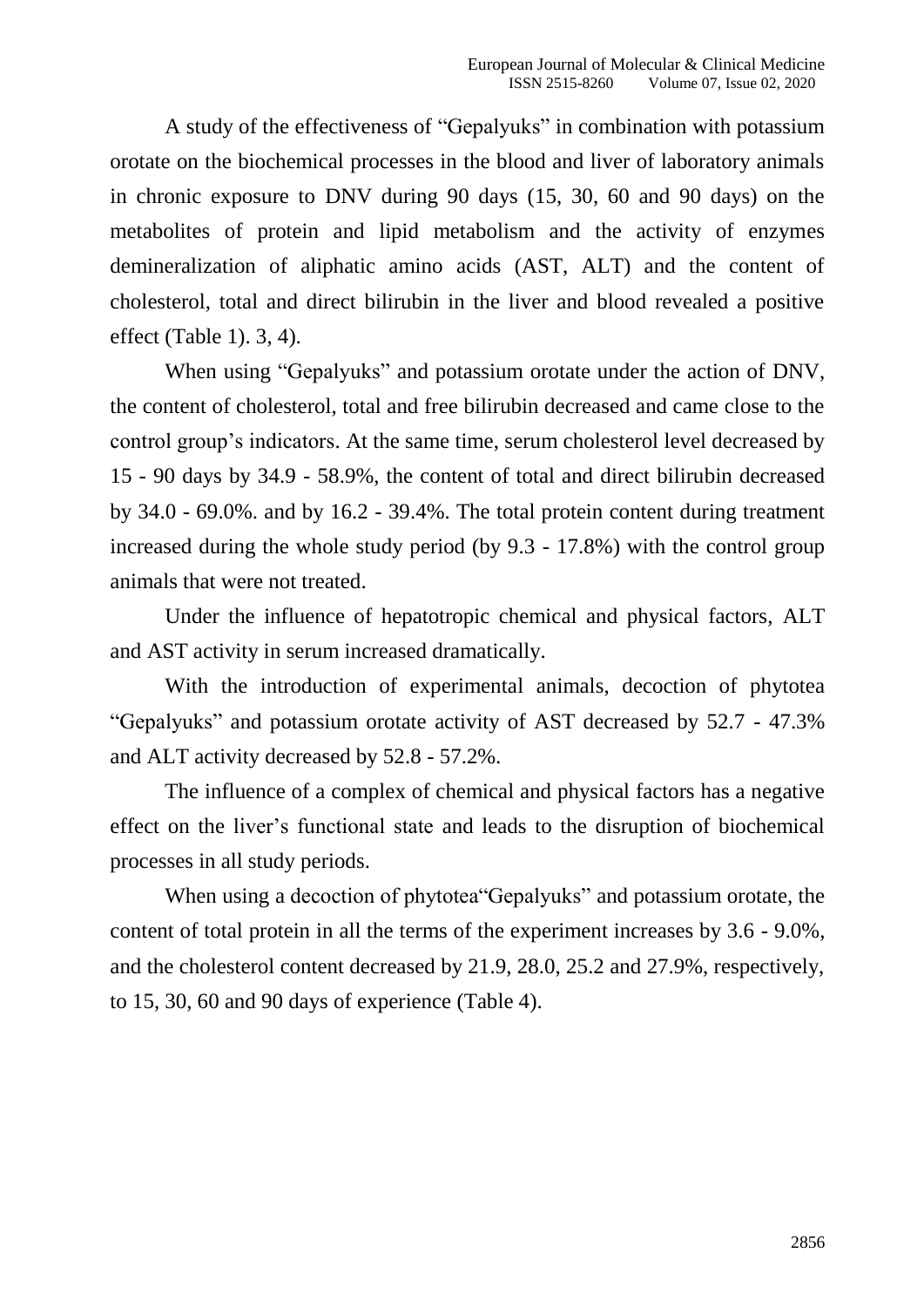# Table3.

# Influence of vegetable preparation Gepalyuks and potassium orotate on some

| $N_{\! \! \! \Omega}$ |                                       | Standard            | Control         | 15 days                     |                                    | 30 days                       |                                      | 60 days                      |                                             | 90 days                              |                                     |
|-----------------------|---------------------------------------|---------------------|-----------------|-----------------------------|------------------------------------|-------------------------------|--------------------------------------|------------------------------|---------------------------------------------|--------------------------------------|-------------------------------------|
| $\Pi/\Pi$             | Indicators                            | indicators          |                 | Without treat               | With treat                         | Without treat                 | With treat                           | Without treat                | With treat                                  | Without treat                        | With treat                          |
| 1.                    | <b>Total Protein</b><br>(mg/l)        | $Mcp \pm m$<br>%    | $72,7+3,13$     | $55,9 \pm 3,67**$<br>76,9%  | $62,7+3,57*$<br>86,2%<br>9,3%      | 52,07±3,34**<br>71,6%         | $60,37 \pm 2,74*$<br>83%<br>11,4%    | $53,6 \pm 2,88$ ***<br>73,7% | $57,4 \pm 3,02**$<br>78,9%<br>5,2%          | $54,9{\pm}3,69^{**}$<br>75,5%        | $67,9 \pm 1,84$<br>93,3%<br>17,8%   |
| 2.                    | Cholesterol<br>(moth/l)               | $Mcp \pm m$<br>%    | $6,14\pm0,28$   | $9,02\pm0,46***$<br>146,9%  | $7,00\pm0,31$<br>112%<br>34,9%     | $11,43 \pm 1,06$ **<br>186,6% | $9,61\pm0,70**$<br>156,5%<br>30,1%   | $9,67 \pm 0,55***$<br>156,6% | $6,67{\pm}0,24$<br>108,6%<br>48,0%          | $10,7{\pm}0.65***$<br>174,2%         | 7,08±0,27*<br>115,3%<br>58,9%       |
| 3.                    | <b>AST</b><br>$(\mu \text{mol/l.h.})$ | $Mcp \pm m$<br>%    | $0,36 \pm 0,05$ | $0.82 \pm 0.05**$<br>227,7% | $0,62{\pm}0,04$<br>172,2%<br>55,5% | $1,51\pm0,13***$<br>419,4%    | $1,32\pm0,20**$<br>366,6%<br>52,8%   | $0,82\pm0,03***$<br>227,7%   | $0,72{\pm}0,03**$<br>200%<br>27,7%          | $0,91\pm0,05***$<br>252,7%           | $0,56 \pm 0,03*$<br>155,5%<br>97,2% |
| 4.                    | <b>ALT</b><br>$(\mu \text{mol/l.h.})$ | $Mcp \pm m$<br>%    | $0,53{\pm}0,62$ | $1,00\pm0,07$<br>188,6%     | $0,72\pm0,05$<br>135,4%<br>35,9%   | $1,27\pm0,12$<br>239,6%       | $1,13\pm0,10$<br>213%<br>26,6%       | $1,12\pm0,08$<br>211,3%      | $0,68 \pm 0,95$<br>128,3%<br>33,0%          | $1,02\pm0,05$<br>192,4%              | $0,77+0,02$<br>145,3%<br>47,1%      |
| 5.                    | Total bilirubin<br>(moth/l)           | $Mcp \pm m$<br>$\%$ | $5,31\pm0,22$   | $7,31\pm0.29***$<br>137,6%  | $5,5+0,26$<br>103,5%<br>34,0%      | $10,92\pm0,96**$<br>205,6%    | $9,37 \pm 0,44**$<br>176,4%<br>29,2% | $7,5 \pm 0.24***$<br>141%    | $4,88 \pm 0,25$<br>91,9%<br>49,1%           | $10,35\pm0,60**$<br>$\ast$<br>194,9% | $6,69 \pm 0,35*$<br>125,9%<br>69,0% |
| 6.                    | Straight<br>bilirubin<br>(moth/l)     | $Mcp \pm m$<br>$\%$ | $2,48 \pm 0,17$ | $3,4\pm0,24***$<br>137%     | $2,91 \pm 0,82$<br>120,5%<br>16,2% | $3,74\pm0,28***$<br>150,8%    | $2,79 \pm 0,12$<br>112,5%<br>38,3%   | $2,61\pm0,21$<br>105,2%      | $1,62\pm0,11**$<br>$\ast$<br>65,3%<br>39,4% |                                      |                                     |

# Biochemical indicators of blood under exposure to DNV

*Note: Reliability: \* - P < 0,05; \*\* - P < 0,01; \*\*\* - P < 0,001 in relation to the control; therapeutic effect - without treatment.*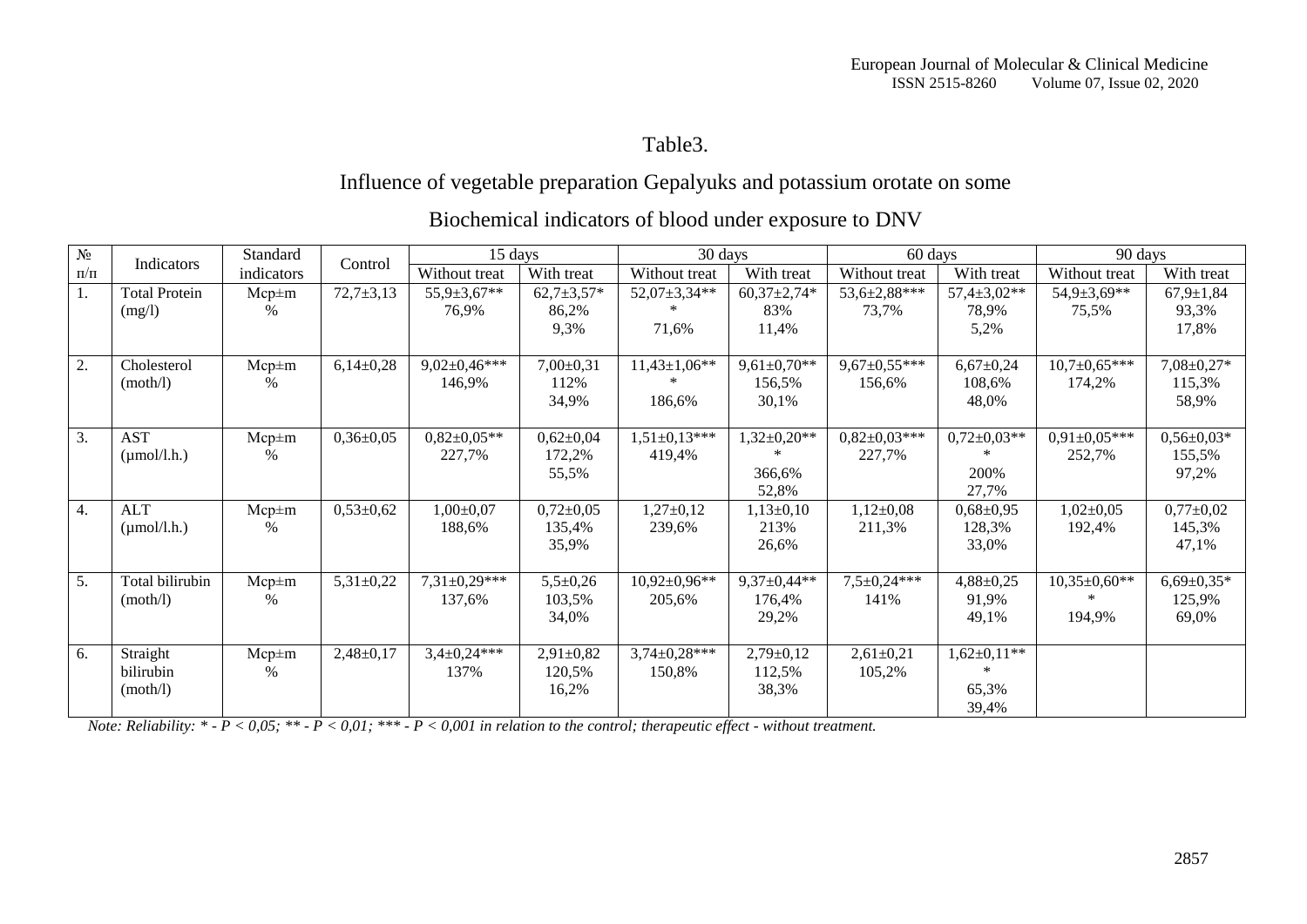Table4.

Influence of dichloromethane complex, noise and vibrations on some biochemical parameters in liver tissue and treatment

| $N_2$            |                         |             |                 | 15 days            |                    | 30 days            |                     | 60 days             |                     | 90 days             |                 |
|------------------|-------------------------|-------------|-----------------|--------------------|--------------------|--------------------|---------------------|---------------------|---------------------|---------------------|-----------------|
| $\Pi/\Pi$        | Indicators              | Standard    | Control         | Without            | With treat         | Without treat      | With treat          | Without treat       | With treat          | Without             | With treat      |
|                  |                         | indicators  |                 | treat              |                    |                    |                     |                     |                     | treat               |                 |
| 1.               | <b>Total Protein</b>    | $Mcp \pm m$ | $85.9 \pm 2.51$ | $64,6{\pm}2,19***$ | $75.4 \pm 2.57**$  | $60,09\pm2,81***$  | $67,8 \pm 2,62$ *** | $67,6 \pm 3,24$ *** | $70,0{\pm}2,36***$  | $70,3 \pm 3,40**$   | 74,7±2,28**     |
|                  | (mg/l)                  | $\%$        |                 | 75,2%              | 78,8%              | 69,9%              | 78,9%               | 78,7%               | 81,5%               | 81,8%               | 86,9%           |
|                  |                         |             |                 |                    | 3,6%               |                    | 9,0%                |                     | 2,8%                |                     | 5,1%            |
| 2.               | Cholesterol             | $Mcp \pm m$ | $26,5 \pm 1,95$ | $36.4 \pm 1.62**$  | $30,6 \pm 1,22$    | 39,36±1,90***      | $31,94 \pm 1,83*$   | 42,47±2,22***       | $35,8 \pm 2,0**$    | $38,1\pm 2,54**$    | $30,7 \pm 1,77$ |
|                  | (moth/l)                | $\%$        |                 | 137,3%             | 115,4%             | 148,5%             | 120,5%              | 160,3%              | 135,1%              | 143,7%              | 115,8%          |
|                  |                         |             |                 |                    | 21,9%              |                    | 28,0%               |                     | 25,2%               |                     | 27,9%           |
| 3.               | <b>AST</b>              | $Mcp \pm m$ | $55,9 \pm 3,17$ | $45,5 \pm 2,69*$   | $41,6 \pm 2,51$ ** | $36,2{\pm}2,16***$ | $31,0 \pm 1,57$ *** | $43,3 \pm 2,59**$   | $35,5 \pm 3,44$ *** | $52,2{\pm}2,85$     | 45,9±2,77**     |
|                  | $(\mu \text{mol/l.h.})$ | $\%$        |                 | 81,4%              | 74,4%              | 64,7%              | 55,4%               | 77,4%               | 63,5%               | 93,4%               | 82,1%           |
|                  |                         |             |                 |                    | 7,0%               |                    | 9,3%                |                     | 13,9%               |                     | 11,3%           |
| $\overline{4}$ . | <b>ALT</b>              | $Mcp \pm m$ | $38,1 \pm 1,76$ | $32,1 \pm 1,55*$   | $30,9{\pm}2,23*$   | $33,07 \pm 1,57$ * | $27.6 \pm 2.10**$   | $36,6{\pm}2,59$     | $27 \pm 1.48***$    | $63.5 \pm 3.21$ *** | $42,6 \pm 2,29$ |
|                  | $(\mu \text{mol/l.h.})$ | $\%$        |                 | 84,2%              | 81,1%              | 86,8%              | 72,4%               | 96,0%               | 70,8%               | 166,6%              | 111,8%          |
|                  |                         |             |                 |                    | 3,1%               |                    | 14,4%               |                     | 25,3%               |                     | 54,3%           |

with Gepalyuks and potassium orotate preparations

*Note: Reliability: \* - P<0,05; \*\* - P<0,01; \*\*\* - P<0,001. Relative to control; therapeutic effect - without treatment.*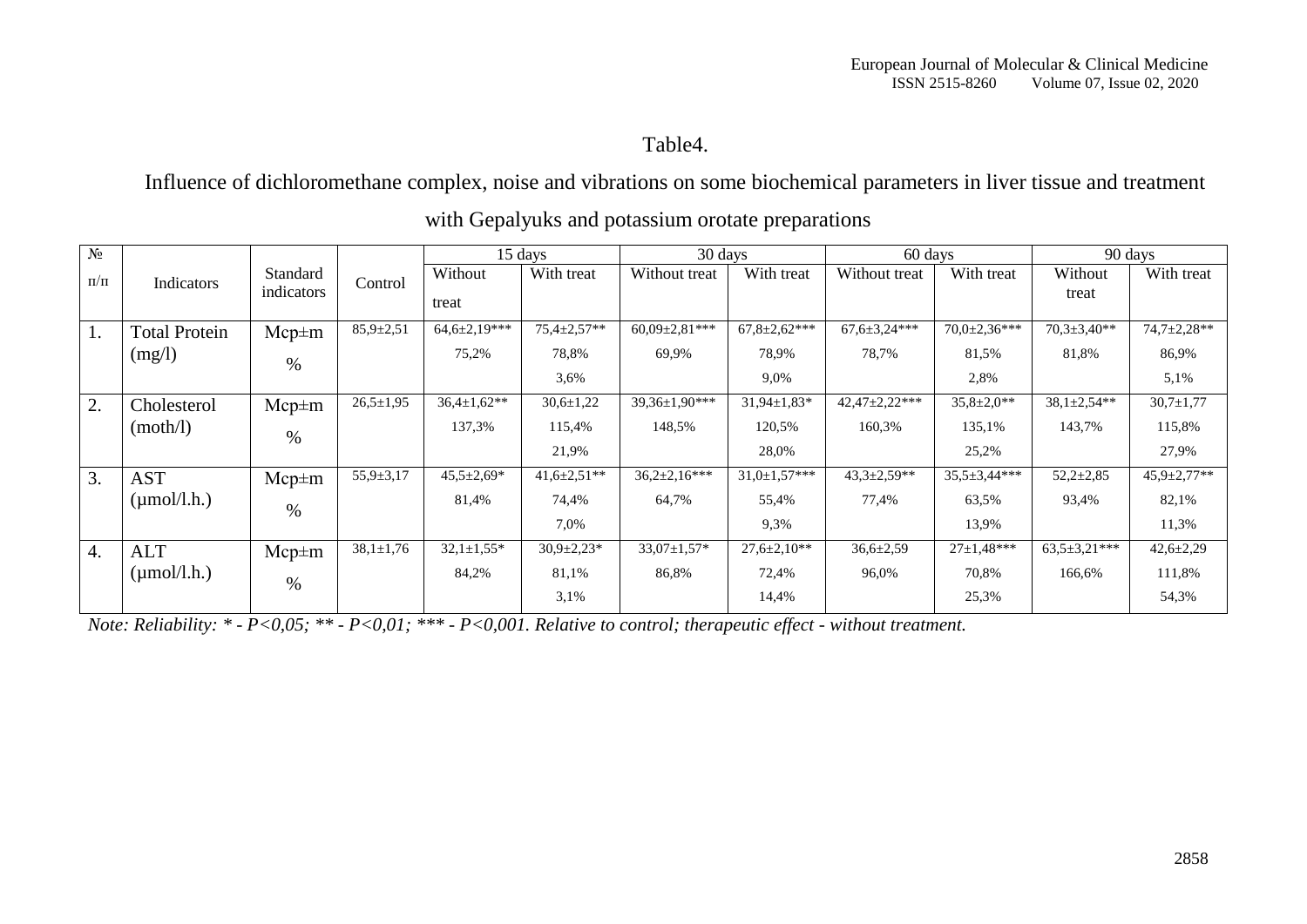The activity of AST and ALT enzymes during the treatment increases and is approaching a normal figure. At the same time, the activity of AST increased by 7.0 - 13.9%. Gepalyuks' decoction has a particularly large effect on ALT activity and the activity decrease was 25.3 - 54.8%. So the pharmacotherapeutic efficiency of the complex of the plant (Gepalyuks) and synthetic (potassium orotate) drugs is due to its membrane stabilizing effect, as well as the ability to increase the activity of antioxidant protection systems, stimulate the processes of carbohydrate, protein, lipid metabolism.

#### **Conclusions**:

- 1. The use of phytotea "Gepalyuks" and potassium orotate causes a pronounced pharmacotherapeutic effect at the toxic influence of chemical and physical factors - dichloromethane, noise and vibration. Normalizes or approximates indices of carbohydrate-energetic (pyruvic, lactic acids, GDG, SDG, MDG and alkaline phosphatase) metabolism process to indices of the control group in blood and liver. The content of total protein, total and free bilirubin, the activity of AST, ALT in serum and liver is approaching the norm.
- 2. The results obtained allow us to conclude that the administration of the complex preparations, consisting of vegetable substances and potassium orotate, has a beneficial effect on the dynamics of biochemical processes in persons working in the oil and gas industry. This is expressed in the normalization of the intensity of aerobic oxidation processes. The received data testify to the expediency of applying a complex of biologically active substances for pathogenetic prophylaxis and therapy of toxic hepatitis.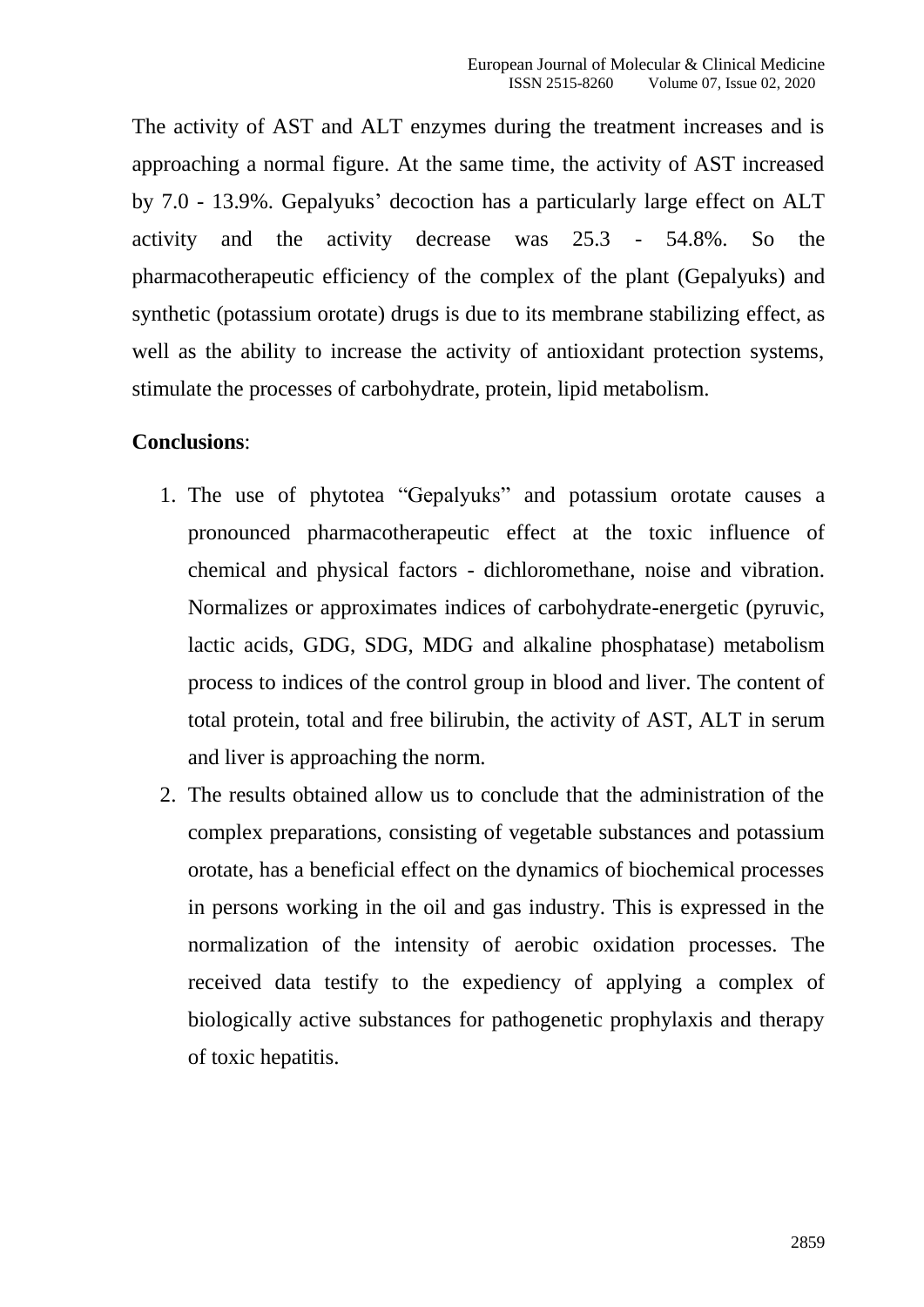### **References:**

- 1. Azizkhodjaev A.A. General and neurological morbidity of workers engaged in the extraction and transportation of oil and oil products//Actual. problems of hygiene, sanitation and ecology. -Т., 2004. -P. 220-221.
- 2. Azizkhodjaev A.R., Iskandarova G.T. Labor conditions and health condition of workers engaged in the extraction and transportation of multisulfur oil and petroleum products // Bul. associated doctors of Uzbekistan. -2003.-№3.-P. 32-36.
- 3. I. A. Study of activity of the monooxygenase system of cytochrome R-450 and antioxidant protection in oil workers // Vestn.dermatol. and venerol. - 2003.-№2.-P.49-50.
- 4. Bakhmet A.A. Lymfoid structures of rat spleen under exposure to Stressprotective peptides // Mother, Interdepartmental conf., devoted to the 75th anniversary of the birth of Prof. B.A. Nikityuk: The problems of modern human morphology. - M.: MGAFK, 2008. –pp. 246-247.
- 5. Boyko V.I., Dotsenko Y.I., Akhmineeva A.H., Boiko O.V. Hygiene of labor and health condition of workers engaged in processing natural gas. (in Russian) // Hygiene and sanitation. - Moscow, 2017. Volume 96. - №6. - P. 541-548.
- 6. Valeeva E. T., Karimova L. K., Bakirov A. B., Gimranova G. Gainullina, M.K., Timasheva G.V., Masyagutova L.M., Zotova T.M. and others. Risk Factors and Peculiarities of Formation of Occupational Illness in the Petrochemical Industry: Manual for Doctors. - Ufa, 2008. - 60 p.
- 7. Kamilov R. F., Shakirova E. D., Kudryavtsev V. P., Shakirov D. F. Acid and Osmotic Resistance of Rubber, Rubber-Technical Products in the Petrochemical Industry. // Labor medicine and industrial ecology. - 2008. - №8. - pp. 11-16.
- 8. Karimova L.K., Gimranova G.G., Muldasheva N.A., Zotova T.M. Combined influence of chemicals and noise in the conditions of modern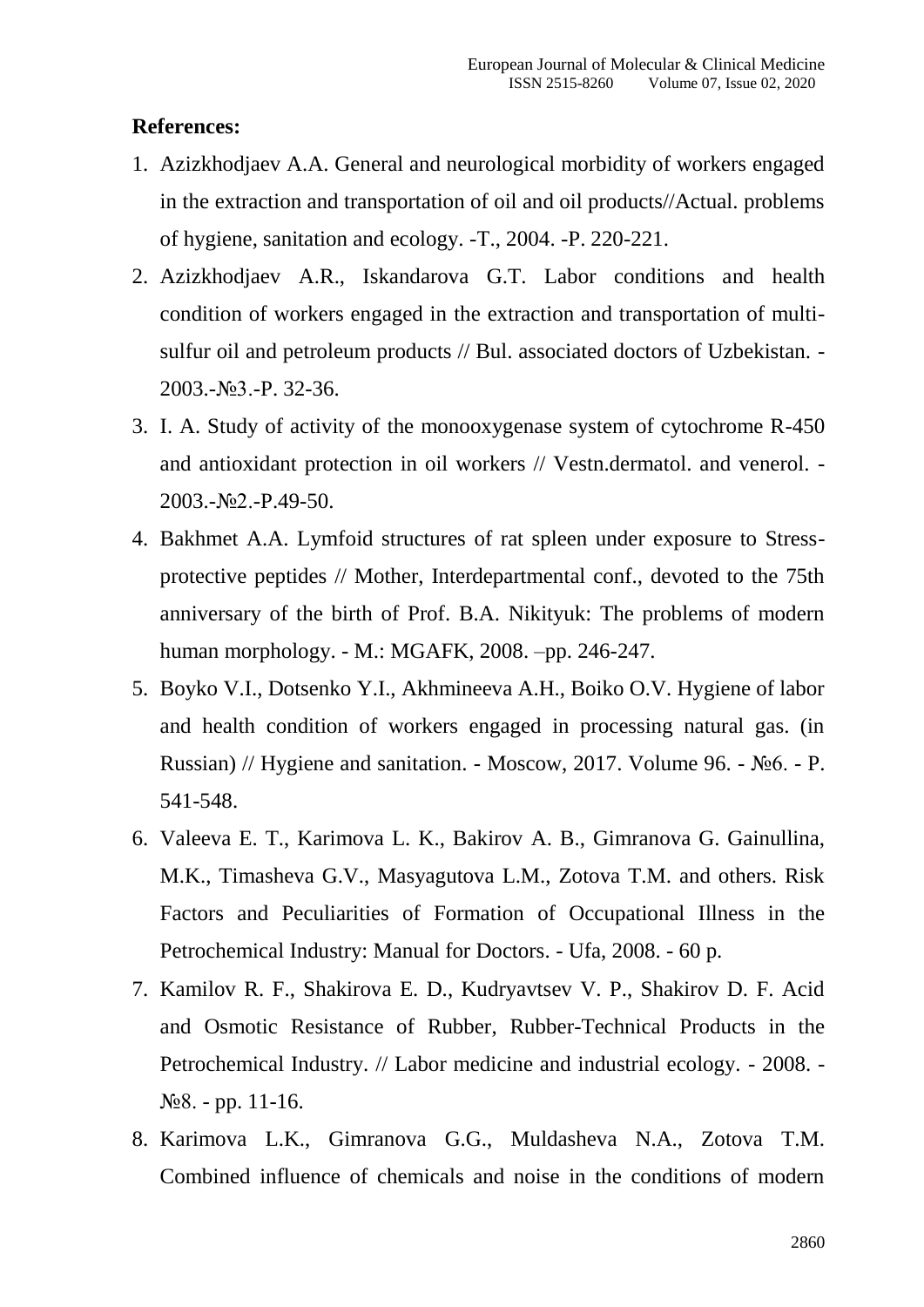petrochemical productions (in Russian) / Bulletin of East-Siberian Scientific Center of Siberian Branch of Russian Academy of Medical Sciences. - 2006. - №3(49). - pp.48-50.

- 9. Parpiev A.M. "Sumition Influence on Some Metabolite Indexes Carbohydrate metabolism in the liver, blood under acute and chronic poisoning" // Hygienic aspects of environmental protection, health and welfare of the population - the priority area of public health of Uzbekistan - Tashkent, 2014 pp. 55-57.
- 10.Khamrakulova M.A., Sadikov A.U., Sabirova G.A. Features of the flow of biochemical processes in the body under the influence of chemical and physical factors and methods of early detection of pathological processes // Methodical recommendations. Tashkent, 2015. 10 p.
- 11.Khamrakulova M.A., Sadikov A.U., Ubaidullaeva N.F. Features of exposure to chemical and physical factors and prevention methods by introducing biologically active substances // Methodical recommendations. Tashkent, 2016, p15.
- 12. Khamrakulova M.A., Ergasheva N.O. Change of carbohydrate and energy metabolism in the brain under single exposure to dichloromethane, noise and vibration // Journal of Infection Immunity and pharmacology. - Tashkent, 2019. - №1. - pp. 204-209.
- 13.Khamrakulova M.A., Ergasheva N.O. Changes in carbohydrate energy metabolism in the brain under single exposure to dichloromethane, noise and vibration (in Russian)  $\pi$  - Tashkent, 2019. - №1. - pp. 204-209  $(14.00.00; N<sub>2</sub>15).$
- 14.Faustov, A.S.; Popov, S.V. Estimation of the digestive organs condition of the chemical enterprise workers (in Russian) // Hygiene and sanitation. - 2004.-№4.-pp.37-39.